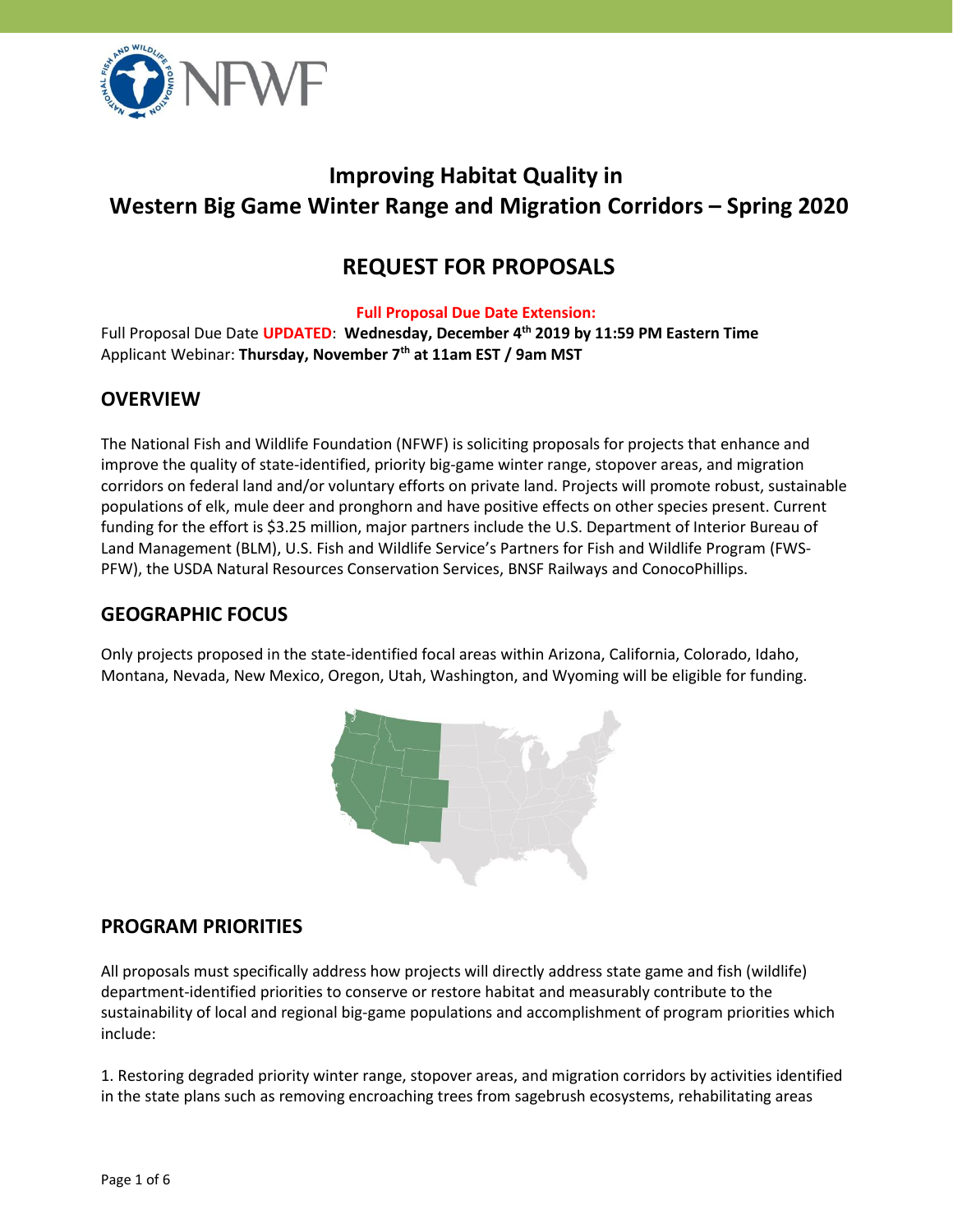

damaged by fire, or treating exotic/invasive vegetation to improve the quality and value of these areas to big game and other wildlife.

2. Work cooperatively with private landowners and State highway departments to achieve permissive fencing measures, including potentially modifying (via smooth wire), removing (if no longer necessary), installing if serving to direct big game movement out of harm's way, or seasonally adapting (seasonal lay down) fencing if proven to impede movement of big game through priority migration corridors.

3. Implement measures such as conservation easements and management agreements or other actions to protect bottle necks within corridors and other areas within priority winter range or stopover areas threatened by fragmentation. (Limited funding is available for conservation easements, contacting the program manager for further details is recommend to entities considering land protection applications).

4. Utilize other proven actions necessary to improve the habitat quality /or restore priority big-game winter range, stopover areas, or migration corridors across the West.

### **PROJECT METRICS**

To better gauge progress on individual grants and to ensure greater consistency of project data provided by multiple grants, the following list of metrics will be provided in Easygrants for full proposal applicants to choose from for future reporting. We ask that applicants select only the most relevant metrics from this list for their project (all possible program metrics are shown in the table below). If you do not believe an applicable metric has been provided, please contact Seth Gallagher [\(seth.gallagher@nfwf.org\)](mailto:seth.gallagher@nfwf.org) to discuss acceptable alternatives.

| <b>Project Activity</b>                                                                 | <b>Recommended Metric</b>                                         | <b>Additional Guidance</b>                                                              |
|-----------------------------------------------------------------------------------------|-------------------------------------------------------------------|-----------------------------------------------------------------------------------------|
| Conservation easements                                                                  | Acres protected under long-term<br>easement (permanent or >30-yr) | Specify the number of acres protected under<br>long-term easement (permanent or >30-yr) |
| <b>Best Management</b><br>Practices (BMP)<br>implementation for<br>fencing improvements | Miles of fencing improved                                         | Specify the number of miles of fencing<br>improved                                      |
| BMP implementation for<br>fencing improvements                                          | Miles of fencing removed                                          | Specify the number of miles of fencing<br>removed                                       |
| BMP implementation for<br>fencing improvements                                          | Miles of migration corridor<br>reconnected                        | Specify the number of miles of migration<br>corridor reconnected                        |
| Improved management<br>practices                                                        | Acres of private land under<br>improved management                | Specify the number of acres under improved<br>management on private lands.              |
| Improved management<br>practices                                                        | Acres of public land under<br>improved management                 | Specify the number of acres under improved<br>management on public lands.               |
| Land restoration                                                                        | Acres restored on private land                                    | Specify the number of acres restored                                                    |
| Land restoration                                                                        | Acres restored on public land                                     | Specify the number of acres restored                                                    |
| Improved Management<br><b>Practices</b>                                                 | Acres managed to treat annual<br>invasive grasses                 | Specify the number of acres managed to<br>treat annual invasive grasses                 |
| <b>Species Outcomes</b>                                                                 | Acres occupied by the species                                     | Specify species in the notes                                                            |
| <b>Mortality Reduction</b>                                                              | # of reported animal-vehicle<br>collisions                        | Specify the number of reported mule deer<br>collisions pre and post project             |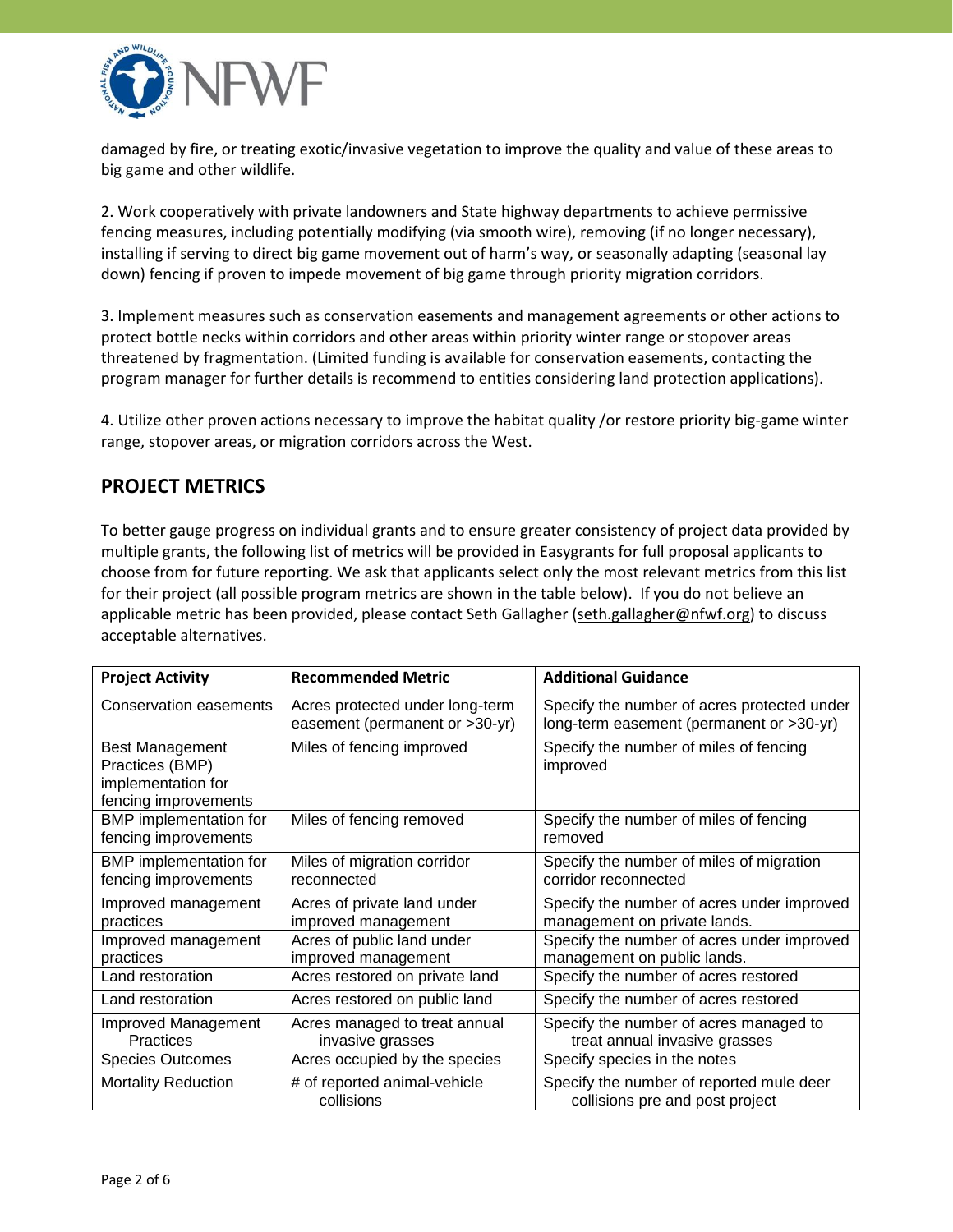

|                         |                      | implementation (specify species in the<br>notes)                                                                                               |
|-------------------------|----------------------|------------------------------------------------------------------------------------------------------------------------------------------------|
| <b>Movement Success</b> | Passage success rate | Specify the percent of reported mule deer<br>safely crossing barriers pre and post<br>project implementation (specify species<br>in the notes) |

# **ELIGIBILITY**

# *\*\*In order to be considered for funding an application must be accompanied by a letter of support from the director's office of the respective state wildlife agency.\*\**

#### **Eligible Entities**

 Eligible applicants include non-profit 501(c) organizations, U.S. Federal government agencies, state government agencies, local governments, municipal governments, and Indian tribes.

#### **Ineligible Uses of Grant Funds**

- NFWF funds and matching contributions may not be used to support political advocacy, fundraising, lobbying, litigation, terrorist activities or Foreign Corrupt Practices Act violations.
- NFWF funds may not be used to support ongoing efforts to comply with legal requirements, including permit conditions, mitigation and settlement agreements. However, grant funds may be used to support projects that enhance or improve upon existing baseline compliance efforts.
- While federal agency partners are eligible applicants, program funds cannot be applied to federal salary.

# **FUNDING AVAILABILITY AND MATCH**

The 2020 Improving Habitat Quality in Western Big Game Winter Range and Migration Corridors RFP has approximately \$3.25 million (approximately \$2 million BLM, \$450,000 FWS-PFW, \$500,000 from NRCS and \$300,000 private) available for the effort. For this round NFWF anticipates awarding six to twelve grants. Grants can range from one to three years in length. For this cycle a minimum 1:1 non-federal match is required as in-kind or cash contributions. Please see the Applicant Tip Sheet for additional guidance.

Please note, the BLM funds need to be spent on migration corridor projects taking place on or in proximity to BLM lands. The FWS-PFW funds will support migration corridor activities on private and tribal lands. **Applicants are required to submit a supplemental project map that include state identified priority areas with a general land ownership layer and legend (i.e. BLM, Forest Service, state Lands, private lands).**

### **EVALUATION CRITERIA**

All proposals will be screened for relevance, accuracy, completeness and compliance with NFWF and funding source policies. Proposals will then be evaluated based on the extent to which they meet the following criteria.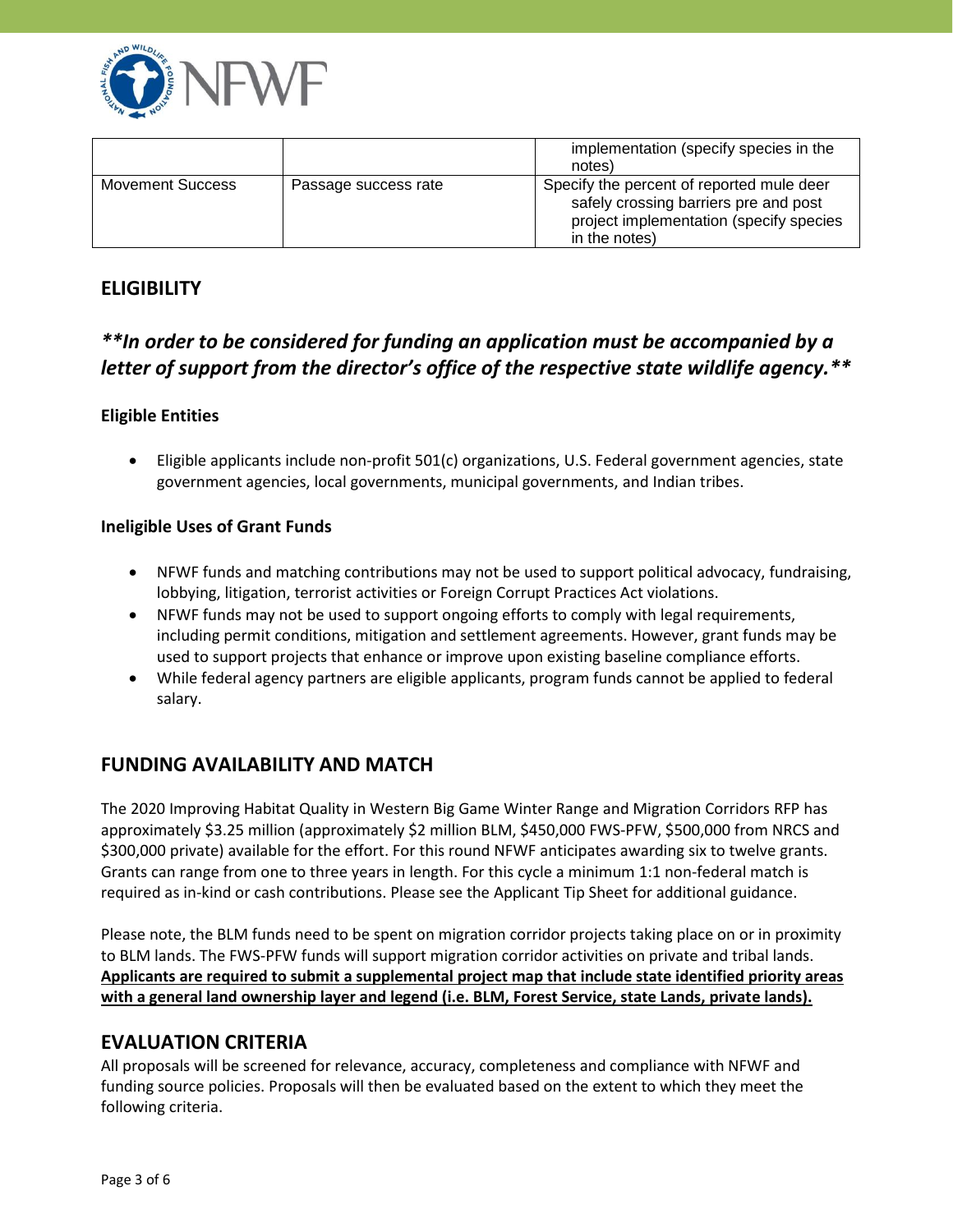

**Program Goals and Priorities** – Project contributes to the Program's overall habitat and species conservation goals, and has specific, quantifiable performance metrics to evaluate project success. Project addresses one or more of the program priorities outlined in the Request for Proposal.

**Technical Merit** – Project is technically sound and feasible, and the proposal sets forth a clear, logical and achievable work plan and timeline.

**Funding Need** – Project establishes a clear need for the funds being requested, and demonstrates that activities would not move forward absent funding.

**Match** – Minimum 1:1 non-federal match is required, projects will be assessed on their ability to meet this minimum criteria as well as their ability to leverage beyond the minimum requirements.

**Cost-Effectiveness –** Project includes a cost-effective budget that balances performance risk and efficient use of funds. Cost-effectiveness evaluation may include, but is not limited to, an assessment of either or both direct and indirect costs in the proposed budget. The federal government has determined that a de minimis 10% indirect rate is an acceptable minimum for organizations without a NICRA, as such NFWF reserves the right to scrutinize ALL proposals with indirect rates above 10% for cost-effectiveness.

**Conservation Plan and Context** – The project advances NFWF's [Rocky Mountain Rangelands Business Plan](https://www.nfwf.org/rockymountains/Documents/rocky-mountain-business-plan.pdf) goals or an existing conservation plan, specifically the individual state plan for "Improving Habitat Quality in Western Big-Game Winter Range and Migration Corridors". Uploading a project map that includes state identified priority areas with a general land ownership layer and legend (i.e. BLM, Forest Service, state Lands, private lands) is required.

**Monitoring** – Project includes a plan for monitoring progress during and after the proposed project period to track project success and adaptively address new challenges and opportunities as they arise.

**Long-term Sustainability** – Project will be maintained to ensure benefits are achieved and sustained over time.

**Partnership** – An appropriate partnership exists to implement the project and the project is supported by a strong local partnership that leverages additional funds and will sustain it after the life of the grant. Identify proposed partners, if known (including potential or contemplated subawards to third party subrecipients of the applicant), the roles they will play in implementing the project, and how this project will build new or enhance existing partnerships. (Note: a project partner is any local community, non-profit organization, tribe, and/or local, state, and federal government agency that contributes to the project in a substantial way and is closely involved in the completion of the project.)

# **OTHER**

**Budget** – Costs are allowable, reasonable and budgeted in accordance with NFWF's [Budget Instructions](http://www.nfwf.org/whatwedo/grants/applicants/Pages/budget-instructions.aspx) cost categories. Federally-funded projects must be in compliance wit[h OMB Uniform Guidance](http://www.ecfr.gov/cgi-bin/text-idx?SID=704835d27377ef5213a51c149de40cab&node=2:1.1.2.2.1&rgn=div5) as applicable.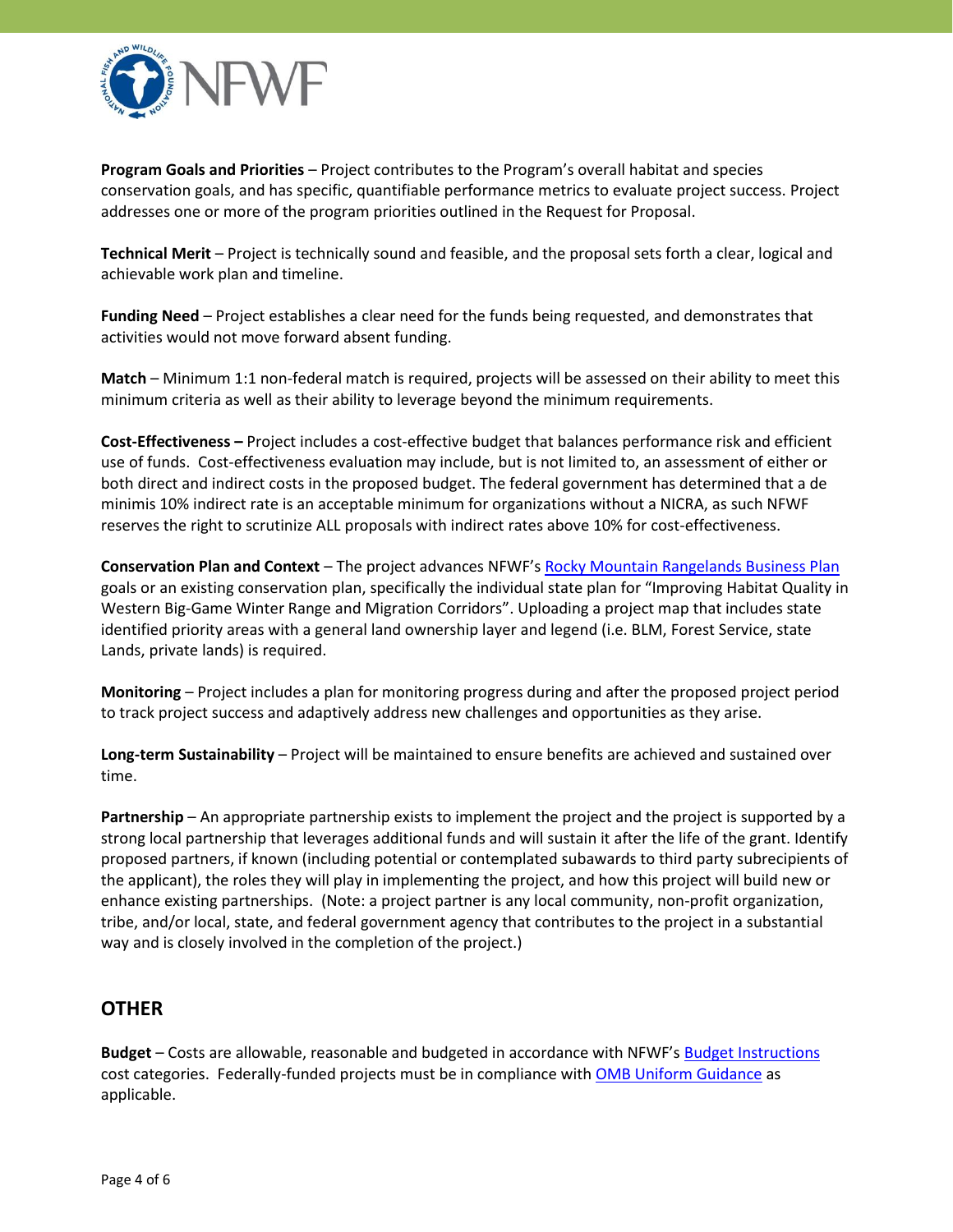

**Matching Contributions** – Matching Contributions consist of cash, contributed goods and services, volunteer hours, and/or property raised and spent for the Project during the Period of Performance. Larger match ratios and matching fund contributions from a diversity of partners are encouraged and will be more competitive during application review.

**Procurement** – If the applicant chooses to specifically identify proposed Contractor(s) for Services, an award by NFWF to the applicant does not constitute NFWF's express written authorization for the applicant to procure such specific services noncompetitively. When procuring goods and services, NFWF recipients must follow documented procurement procedures which reflect applicable laws and regulations.

**Publicity and Acknowledgement of Support** – Award recipients will be required to grant NFWF the right and authority to publicize the project and NFWF's financial support for the grant in press releases, publications and other public communications. Recipients may also be asked by NFWF to provide highresolution (minimum 300 dpi) photographs depicting the project.

**Receiving Award Funds** – Award payments are primarily reimbursable. Projects may request funds for reimbursement at any time after completing a signed agreement with NFWF. A request of an advance of funds must be due to an imminent need of expenditure and must detail how the funds will be used and provide justification and a timeline for expected disbursement of these funds.

**Compliance Requirements** – Projects selected may be subject to requirements under the National Environmental Policy Act, Endangered Species Act (state and federal), and National Historic Preservation Act. Documentation of compliance with these regulations must be approved prior to initiating activities that disturb or alter habitat or other features of the project site(s). Applicants should budget time and resources to obtain the needed approvals. As may be applicable, successful applicants may be required to comply with additional Federal, state or local requirements and obtain all necessary permits and clearances.

**Permits** – Successful applicants will be required to provide sufficient documentation that the project expects to receive or has received all necessary permits and clearances to comply with any Federal, state or local requirements. Where projects involve work in the waters of the United States, NFWF strongly encourages applicants to conduct a permit pre-application meeting with the Army Corps of Engineers prior to submitting their proposal. In some cases, if a permit pre-application meeting has not been completed, NFWF may require successful applicants to complete such a meeting prior to grant award.

#### **TIMELINE**

Please check the [Rocky Mountain Regional Office page](https://www.nfwf.org/whoweare/offices/Pages/rmro.aspx) of the NFWF website for the most current dates and information.

Awards Announced **Early March 2020** 

Full Proposal Due Date **Matema and Struth Auden** Wednesday, December 4<sup>th</sup> 2019, 11:59 PM Eastern Applicant Webinar Thursday, November 7th 2019, 11pm Eastern Review Period December 2019 - January 2020